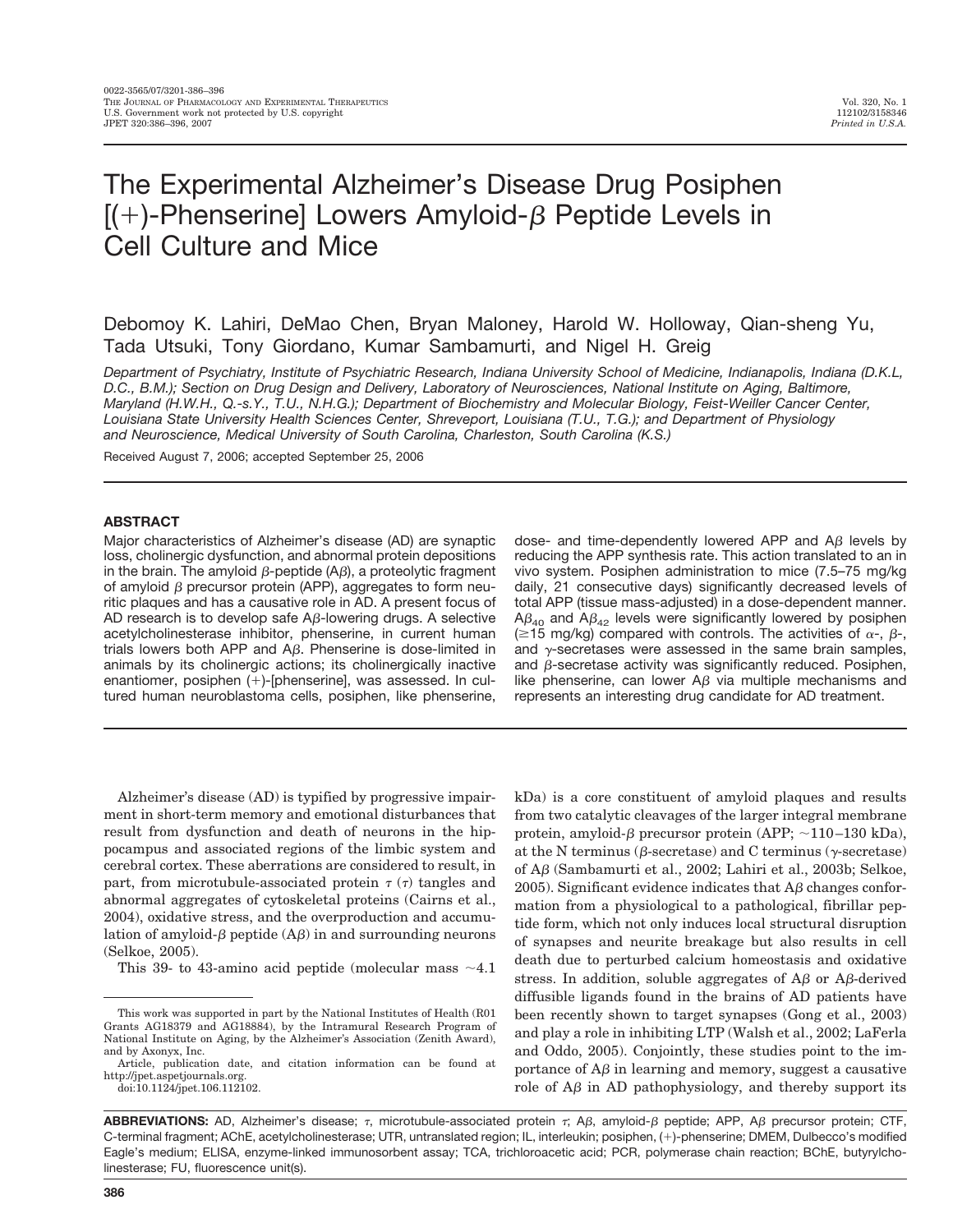reduction as a strategy for the treatment of AD (LaFerla and Oddo, 2005). Nevertheless, because toxic C-terminal fragments of APP can accumulate upon using  $\gamma$ -secretase inhibition, and APP-mediated neurodegeneration, beyond the accumulation of toxic  $\overrightarrow{AB}$  forms, is known to occur in Down's syndrome models, reduction of APP and  $\beta$ -secretase derived C-terminal fragments ( $CTF\beta s$ ) is an important goal for treatment of AD (Sambamurti et al., 2006). Moreover, presenilins have been shown to play an important role in  $\gamma$ -secretase activity,  $\mathbf{A}\beta$  formation, and  $\mathbf{A}\mathbf{D}$  (Steiner, 2004; Wolfe, 2006).

A number of approaches are being investigated to lower  $brain AB levels and primarily focus on either increasing its$ clearance or reducing its synthesis. Regarding the former, monoclonal antibody-based vaccines directed against  $A\beta$ have led to plaque reductions in transgenic mice and improvements in cognition (Morgan and Gitter, 2004). Although a clinical trial using a vaccine directed against  $A\beta$  was halted, pathological data from patients within the trial support the notion that  $\overrightarrow{AB}$  reduction may influence disease progression, as well as  $\tau$  phosphorylation (Nicoll et al., 2003), a further pathological hallmark of AD (Selkoe, 2005). An action of  $A\beta$  on  $\tau$  phosphorylation is also supported by immunization of triple-transgenic mice expressing the APP,  $\tau$ , and presenilin-1 genes (LaFerla and Oddo, 2005).

A reduction in  $A\beta$  can similarly be induced by lowering its production through  $\beta$ - or  $\gamma$ -secretase inhibition, and inhibitors of these are in current AD preclinical and clinical assessment (Lahiri et al., 2003b; Vardy et al., 2005). To date, however, acetylcholinesterase (AChE) inhibitors remain the primary treatment strategy for mild to moderate AD subjects in the United States (Giacobini, 2003), to which the recently approved *N*-methyl-D-aspartate antagonist, memantine, has been added (Lleo et al., 2006). Although AChE inhibitors are widely considered to be symptomatic drugs that elevate brain acetylcholine levels and thereby augment learning and memory (Giacobini, 2003), specific inhibitors have been shown to affect APP processing in cell culture and to lower  $A\beta$  (Lahiri et al., 1994, 1998; Pakaski and Kasa, 2003; Racchi et al., 2004). Should such actions translate to animals at well tolerated doses and, in particular, to humans, such agents may prove valuable to slow AD progression (Giacobini, 2003; Lahiri et al., 2003b).

Our goal has been to investigate, design, and synthesize various classes of agents that can minimize cell dysfunction and death in neurodegenerative diseases (Greig et al., 2004, 2005). The regulation of APP expression represents an important untapped approach to AD treatment because it is the originator of not only  $\overrightarrow{AB}$  but also other APP-derived toxic fragments, and is a product of both neurons and glia that is up-regulated in AD by endogenous and environmental factors, such as cytokines and heavy metals (Lahiri et al., 2003b).  $(-)$ -Phenserine (phenserine) (Fig. 1), a physostig-



**Fig. 1.** Chemical structures of posiphen and phenserine. These are opposite,  $(+)$ - and  $(-)$ -, chirally pure enantiomers of each other [where a methyl  $(CH<sub>3</sub>)$  moiety in the 3-position of the tricyclic ring either goes into the plane (hatched) or comes out of the plane, respectively, to represent mirror images of one another].

mine analog and AChE inhibitor that has reached clinical assessment, lowers APP and  $A\beta$  levels in cell culture and animal models (Greig et al., 2005). This latter action is not mediated by cholinergic stimulation of alternative APP-processing pathways but represents the inhibition of APP  $mRNA$  translation mediated by signals in its  $5'$ -untranslated region (UTR) (Shaw et al., 2001). This region of  $5'$ -UTR APP mRNA is known to contain a translational enhancer that includes an iron-response element, interleukin (IL)-1) element (Rogers et al., 1999), and a transforming growth factor-  $\beta$ 1-response element (Lahiri et al., 2003a) that are all elevated in AD brains (Venti et al., 2004). In addition, the iron-response element, IL-1 element, and a "CAGA" box participate in a structure similar to the "bulge-loop" structure of human immunodeficiency virus-1 transactivation-response element RNA (Maloney et al., 2004).

A potential concern for dual action drugs that inhibit AChE is that this latter action is generally dose-limiting. Therefore, we investigated whether posiphen (Fig. 1), a chiral isomer largely devoid of anticholinesterase activity (Yu et al., 1997; Greig et al., 2005), may effectively lower APP and  $\Delta\beta$  levels and thereby represent an interesting AD drug candidate.

We report that posiphen, like phenserine, lowers levels of secreted and cellular APP and secreted A<sub>B</sub> (both short and long forms) in cultured neuronal cells. This translated to in vivo studies in mice, where brain levels of both APP and  $A\beta$ were dose-dependently lowered by posiphen over a wide dose range that was well tolerated and beyond that achievable with phenserine. Mechanisms underpinning the reduction in APP and  $\overrightarrow{AB}$  involved reduction in the rate of synthesis of newly formed APP, assessed in cell culture. In addition, high doses of posiphen yielded mouse brain extracts showing significantly lower  $\beta$ -secretase activity. Posiphen treatment was also associated with greater cortical mass and greater protein content per wet cortical tissue mass, which may indicate a general neurotrophic function beyond its immediately measured effects on APP/A $\beta$  levels and  $\beta$ -secretase activity. Posiphen hence represents an interesting AD clinical candidate as well as a lead compound in the development of  $\beta$ -secretase inhibitors.

## **Materials and Methods**

**Materials.** Posiphen tartrate  $[(+)$ -phenserine tartrate] is the positive enantiomer of  $(-)$ -phenserine tartrate (Shaw et al., 2001). Both agents were synthesized as described previously (Yu et al., 1997) and were chemically and chirally  $>99.9\%$  pure. Both the drugs were made either in phosphate-buffered saline for in vivo work or in the respective medium for cell culture studies.

Most chemicals were purchased from Sigma (St. Louis, MO) in the highest offered purity (analytic or molecular biology grade), unless stated otherwise. Primary antibodies against proteins, such as APP and  $\beta$ -actin, and secondary antibodies were purchased from Roche (Indianapolis, IN), Chemicon (Temecula, CA), or Santa Cruz Biotechnology (Santa Cruz, CA).

**Cell Culture.** Human neuroblastoma cell lines SK-N-SH and SH-SY-5Y were obtained from the American Type Culture Collection (Manassas, VA), culture medium was from Mediatech, Inc. (Herndon, VA), and the fetal calf serum was from HyClone (Logan, UT).

**Drug Treatment.** SK-N-SH or SH-SY-5Y cells were cultured on 60- or 100-mm dishes at a concentration of 3 or  $8 \times 10^6$  cells, respectively. Cells were allowed to grow in complete media (10% fetal calf serum, 2 mM glutamine in DMEM) for 2 days to reach 70%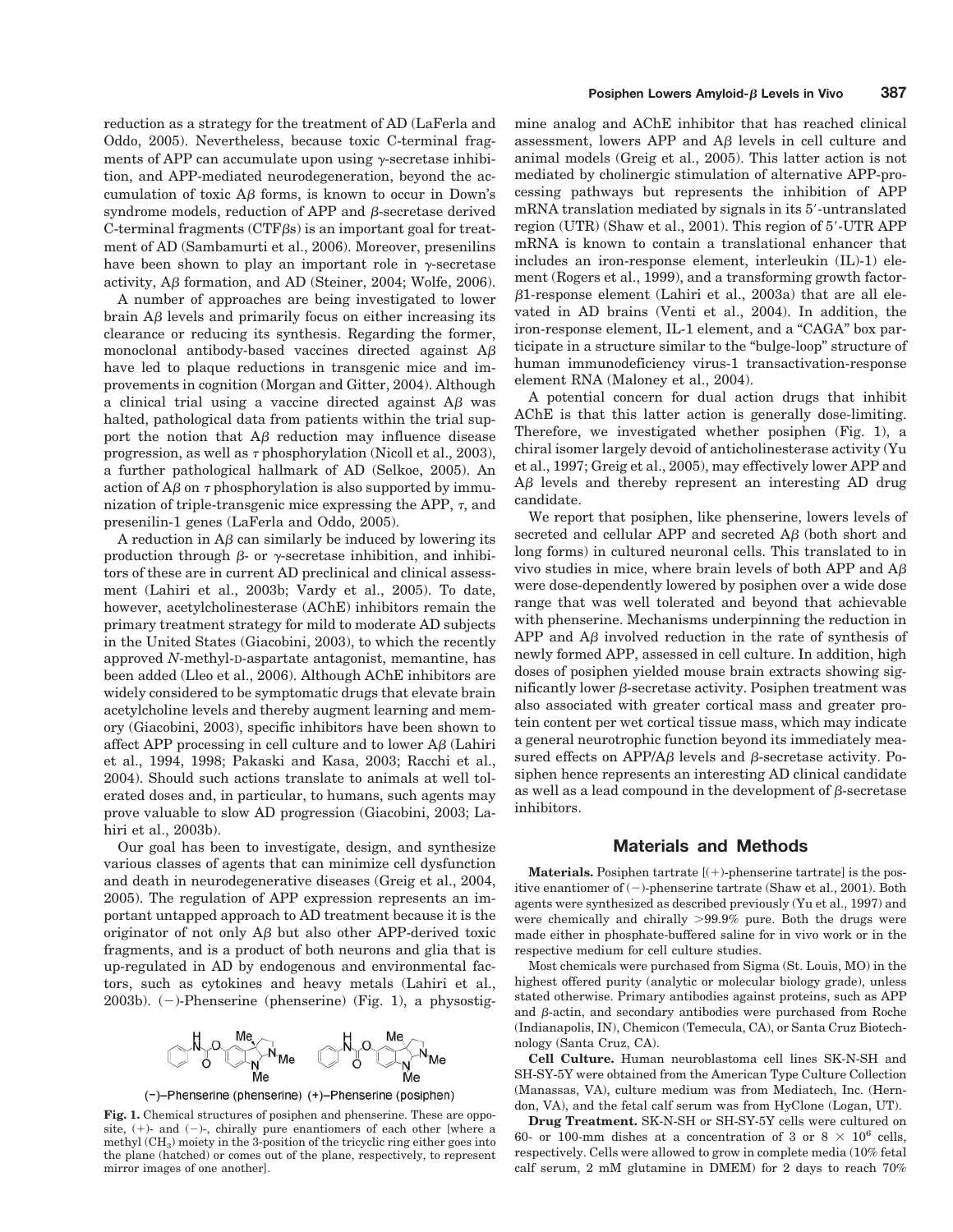confluence. Thereafter, spent media was removed and replaced with fresh media (2 ml of DMEM) containing 0 to 50  $\mu$ M posiphen or phenserine. Cells were incubated at  $37^{\circ}$ C,  $5\%$  CO<sub>2</sub> for the specific times indicated.

**Western Blot, Cell Viability, and A**! **in Cell Culture Experiments.** Fifteen micrograms of protein from each sample was mixed with Laemmli buffer, boiled for 5 min at 100°C, and loaded onto a 10% SDS-polyacrylamide gel electrophoresis gel (Novex, San Diego, CA). The proteins separated at 150 V for 90 min, transferred to nitrocellulose membrane, and probed with  $22C11(2 \mu g/ml)$  antibody to APP. The monoclonal 22C11 antibodies recognize an N-terminal epitope of APP and were commercially obtained (Chemicon). The blots were incubated in secondary antibody, anti-mouse IgG- conjugated to horseradish peroxidase, for 30 min. Thereafter, samples were detected by chemiluminescence. Cell viability was assessed by measurement of lactate dehydrogenase levels (Lahiri et al., 1998). Levels of  $A\beta$  from conditioned medium were quantified by ELISA. Rabbit polyclonal antibody 3160  $(A\beta_{40})$  was used as a capture antibody for all species of A $\beta$  (A $\beta_{40}$  and A $\beta_{42}$ ), whereas monoclonal antibody 4G8 ( $\mathbf{A}\beta_{17-25}$ ) was used to detect  $\mathbf{A}\beta$  levels, and the values were expressed as the mean of six independent assays.

**Rate of APP Synthesis.** After treatment (16 h) with and without posiphen and phenserine (10  $\mu$ M), SH-SY-5Y human neuroblastoma cells  $(8 \times 10^6$  cells on 100-mm dish) were incubated in methionine and cysteine-free DMEM containing 4 mM glutamine for 1 h. Thereafter, the media was replaced with 2 ml of 35S-labeled DMEM (100  $\mu$ Ci/ml) for 10 min. The labeled media was removed, cells were suspended in lysis buffer (20 mM HEPES, 2 mM EGTA, 50 mM  $\beta$ -glycophosphate, 1 mM sodium orthovanadate, 1% Triton X-100, and 10% glycerol) containing protease inhibitors (phenylmethylsulfonyl fluoride, aprotinin, leupeptin and soybean trypsin inhibitor). Isolated total proteins were quantified by BCA assay (Pierce, Rockford, IL), and equal amounts of protein (200  $\mu$ g) were incubated with Ab2072 (Abcam Inc., Cambridge, MA) and protein resin A/G overnight at 4°C. Immunoprecipitated APP was eluted with 30  $\mu$ l of elution buffer (10%  $\beta$ -mercaptoethanol). The samples were loaded onto 10% Tris-glycine gels, and the proteins were separated at 150 V for 90 min. The gels were fixed and dried at 80°C for 60 min. The dried gels were exposed onto a phosphorimaging screen (Perkin/ Elmer, Wellesley, MA) overnight, and the APP signal was quantified on PhosphorImager. The levels of newly synthesized APP were normalized by 35S-incorporated protein levels, which were trichloroacetic acid (TCA)-precipitable counts normalized by TCA-nonprecipitable counts. The assay was first optimized by titrating the antibody with given amounts of cell lysate. From this titration experiment, a saturation curve was established, and an optimal concentration of antibody was used at which total protein  $(200 \mu g)$  of total protein) was at a subsaturating level. Using the optimal concentration of antibody, APP signals were detected between 100 and 120 kDa molecular mass, and no other signal was detected in any other range, indicating the specific binding of antibody to APP. In addition, during optimization, the compounds were shown to not interfere with antibody binding to APP.

**APP mRNA.** Total RNA was isolated from treated and untreated SH-SY-5Y cells using RNeasy (QIAGEN, Valencia, CA). Reagents for reverse transcription and specific PCR primers and probes for human APP and glyceraldehyde-3-phosphate dehydrogenase were procured from Applied Biosystems (Foster City, CA). Separately, various concentrations of extracted RNA from SH-SY-5Y cells were prepared to provide a relative standard curve, and quantitative reverse transcriptase-PCR was carried out with the PE Applied Biosystems Prism 7700 Sequence Detection System using the following parameters: one cycle of 2 min at 50°C and 10 min at 95°C and 40 cycles of 15 s at 95°C and 60 s at 60°C. The ABI Prism 7700 measured fluorescent emissions, which increased in direct proportion to the increase of amplified product continuously during the PCR amplification. Obtained data (threshold of cycle value) were calibrated to relative RNA (APP or glyceraldehyde-3-phosphate dehydrogenase) amounts using the relative standard curve with RNA extracts from SH-SH-5Y cells. RNA was isolated, and equal volumes were separated through a 1.2% agarose-formaldehyde gradient and probed for actin and APP using random primed <sup>32</sup>P probes. Signals of APP and actin mRNAs were quantified by phosphorimaging analysis on the Cyclone PhosphorImager (Perkin/Elmer).

**Drug Treatment in the Animal.** Adult male mice (C57BLk), 28 to 32-g weight, were obtained from Harlan Labs (Indianapolis, IN) and had free access to food and water. In accord with an approved the Institutional Animal Care and Use Committee protocol, 68 mice were weighed and injected once daily for 21 consecutive days i.p. with either saline (control) or posiphen, prepared in saline at a dose of 7.5, 15, 25, 35, 50, or 75 mg/kg. An additional 20 mice were administered phenserine (7.5 or 15 mg/kg in saline). Brains were rapidly harvested over ice between 90 and 120 min after the final injection and frozen to  $-80^{\circ}$ C. The right cerebral hemisphere from each mouse was weighed after freezing. Analysis of hemisphere mass by median absolute deviation showed that two samples (one control and one posiphen, 7.5 mg/kg) were beyond 4 median absolute deviation from the rest of the set (both were low values) and were excluded from the analysis.

**Preparation of Brain Extracts.** Cerebral hemispheres were homogenized, and cell lysates containing whole protein were prepared according to the manufacturer's instructions for enzymatic assay kits (R&D Systems, Inc., Minneapolis, MN). In brief, the brain cortices were homogenized in 800  $\mu$ l of low salt containing 1 $\times$  extraction buffer (R&D kit) and incubated on ice for 10 min. The homogenates were then centrifuged at 13,000*g* for 15 min at 4°C. The protein concentration in each sample was estimated according to biuret-derived assay (Pierce). Levels of APP,  $A\beta_{40}$ , and  $A\beta_{42}$  were measured by Western immunoblotting and sandwich ELISA techniques, respectively, as described below. In addition, activities of  $\alpha$ -,  $\beta$ -, and  $\gamma$ -secretases were measured from the same extracts, as described below.

**Assay of Levels of Total APP in Mouse Cerebral Cortex Extracts.** An equal-protein amount of brain extracts was loaded in each gel,  $30 \mu g$  per lane per sample. Each gel contained eight treatments: control; phenserine, 7.5 mg/kg dose; and posiphen, 7.5, 15, 25, 35, 50, and 75 mg/kg doses. To minimize intragel variation, each gel contained three sets of eight treatment groups (set  $n = 3$ ; total samples  $= 24$ ). Additional gels/blots were performed to a total of 10 independent samples (except for control and 7.5 and 75 mg/kg posiphen,  $n = 9$ ). Each blot was probed with 22C11 antibody as described previously (Lahiri et al., 1994). One representative photo of gel/blot was presented as shown on the top of the appropriate figures. Each blot was also probed with the  $\beta$ -actin antibody for normalization to transfer efficiency. The intensity of APP band signal was normalized with that of  $\beta$ -actin. Two sample "controls" were loaded in each gel/blot to test for blot to blot variation. Analysis of blots was done in two ways: blot wise  $(n = 3)$ , to test for gel to gel variation; and combined blots  $(n = 9 \text{ or } 10)$ . Blot-wise analysis with  $n = 3$  showed the same trend as the final analysis with  $n = 9$  or 10 did. Results of the combined analysis are presented herein.

Assay of Levels of  $A\beta_{40}$  Peptides in Mouse Cerebral Cortex **Extracts.** Brain extracts used in this assay were subsamples of those tested in the APP assay. ELISA was performed to quantitatively assay levels of  $A\beta_{40}$  in different brain extract samples using an Immuno-Biological Laboratories kit that detects human as well as rodent A $\beta$  (27713; Immuno-Biological Laboratories Company, Gunma, Japan), as described previously (Lahiri et al., 2004; Basha et al., 2005). The number of samples tested were control and all drug treatments,  $n = 9$ , except for 75 mg posiphen, wherein  $n = 8$ . Results from all experiments were adjusted to brain tissue mass and analyzed for statistical significance.

Assay of Levels of  $A\beta_{42}$  Peptides in Mouse Cerebral Cortex **Extracts.** Brain extracts used in this assay were the ones that were previously tested in APP and  $A\beta_{40}$  assays. A sensitive sandwich ELISA was performed to quantitatively assay levels of  $A\beta_{42}$  in dif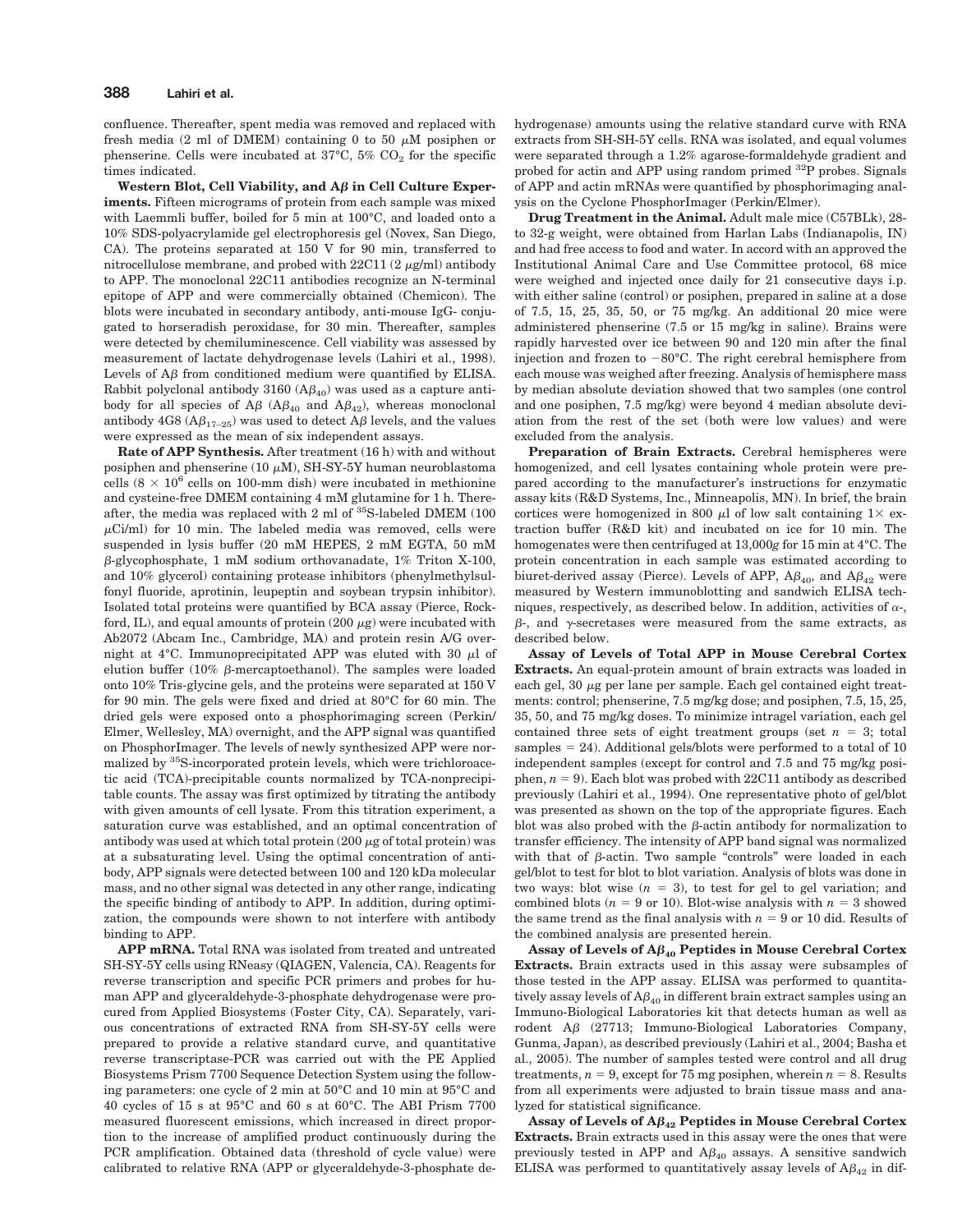ferent brain extracts samples under the same condition as described previously (Lahiri et al., 2004; Basha et al., 2005). The procedure is otherwise as described for measuring  $A\beta_{40}$  peptide levels.

**Assay of**  $\alpha$ **-,**  $\beta$ **-, and**  $\gamma$ **-Secretase Activity. The activity levels of**  $\alpha$ -,  $\beta$ -, and  $\gamma$ -secretases were assayed using secretase-specific peptides conjugated to the fluorescent reporter molecules EDANS and DABCYL (R&D Systems, Inc.). The assays were set up in sterile 96-well plates using the tissue lysates prepared as above and reagents provided in kits. The lysates were incubated in the dark for 2 h at 37°C along with 50  $\mu$ l of 2× reaction buffer and 5  $\mu$ l of substrate. Specific kits were used for assessing  $\alpha$ -,  $\beta$ -, and  $\gamma$ -secretase activity. After incubation, the plates were analyzed for fluorescence at 355/500 nm (excitation/emission).

**Cholinesterase Measurements.** The concentration of posiphen and phenserine required to inhibit  $50\%$  enzyme activity (IC $_{50}$  value) of freshly prepared human and rodent AChE, and butyrylcholinesterase (BChE) was quantified at half-log concentrations ranging between 0.3 nM and 30  $\mu$ M, as described previously (Yu et al., 1997). Acetyl-(*b*-methyl)thiocholine and *s*-butyrylthiocholine were used as substrates for AChE and BChE, respectively, and posiphen and phenserine assays were performed side by side using  $(-)$ -physostigmine as an external control because its activity is well known. Analysis of anticholinesterase activity was determined at 37°C in pH 8.0 phosphate buffer (0.1 M), the optimal working pH of both enzymes. Incubation was performed in the presence of  $5.5'$ -dithiobis (2-nitrobenzoic acid) and production of a yellow thionitrobenzoate anion was measured by spectrophotometry at 412-nm wavelength. The mean enzyme activity determined at each drug concentration was subtracted from background (nonspecific binding) levels and expressed as a percentage of activity associated with the absence of compound. This was transformed into a logit format to allow calculation of an  $IC_{50}$  value, which was determined from a correlation between log drug concentration and logit activity. Only results obtained from correlation coefficients of  $r^2 > 0.98$  were considered acceptable, and studies that did not obtain this threshold were repeated in full.

**Statistical Analysis of the Data.** Results from all experiments were analyzed with SAS 9.1 (SAS Institute, Cary, NC), and significance of difference from control was determined by Dunnett's multiple Student's *t* test against a common mean after first determining overall significance of  $p \leq 0.01$  through analysis of variance. Drug response modeling was done excluding the control (0 mg/kg) samples.  $ED<sub>50</sub>$  represented the dose in milligrams per kilogram required to induce a 50% of maximal drug-induced response in animal experiments and was calculated via the SAS NLIN procedure using the Hill equation model for the log of  $ED_{50}$ .  $EC_{50}$  values represented the concentration required to induce a 50% of maximal drug-induced response in cell culture experiments and were determined from a correlation between log concentration versus logit of activity:  $ln[activity/(100\% - activity)].$ 

## **Results**

**Posiphen and Phenserine Treatment of Human Neuroblastoma Cells.** Administration of posiphen (10 and 50  $\mu$ M) and phenserine (50  $\mu$ M) to SK-N-SH neuroblastoma cells reduced their intracellular and secreted levels of APP at 16 h (for all doses,  $p < 0.05$ ; Dunnett's Student's  $t$  test), as quantified by Western blot analysis (Fig. 2A). Significant change in cell viability was not observed. Secreted and intracellular levels of APP were decreased by approximately 40%, whereas levels of secreted  $\Delta\beta$ , quantified by sandwich ELISA, were decreased by 21 and 32% by posiphen (10 and 50  $\mu$ M) and by 38% by phenserine (50  $\mu$ M) ( $p < 0.05$ ) (Fig. 2B). APP mRNA levels were assessed by Northern analysis and were not significantly affected by either agent  $(p > 0.05)$ .



**Fig. 2.** Posiphen effects on APP and  $\mathbf{A}\beta$  levels in human SK-N-SH cells. Concentration-dependent action of posiphen on secreted and intracellular APP levels (A) and secreted  $A\beta$  levels (B) in human neuroblastoma  $(SK-N-SH)$  cells in culture at 16 h of treatment (mean  $\pm$  S.E.M.). A, all levels reduced compared with controls; B, 16-h levels at 50  $\mu$ M reduced compared with controls  $(p < 0.05$ . Dunnett's). Levels of APP and AB were measured by Western blotting and sandwich ELISA, respectively, as described in the text.

To define concentration dependence, SH-SY-5Y neuroblastoma cells were treated for 16 h with posiphen and phenserine  $(0.2-20 \mu M)$  or vehicle, secreted, and intracellular levels of APP were quantified. Both agents induced a similar concentration-dependent decline in APP levels by approximately 50%, beyond which increases in dose resulted in no further APP reductions. The concentration required to induce a 50% decrease in the maximal drug-induced effect  $(EC_{50})$  were similar for both agents and were 1.0 and 0.64  $\mu$ M for posiphen and phenserine versus extracellular (secreted) APP and 1.5 and 1.14  $\mu$ M for posiphen and phenserine versus intracellular (membrane-bound) APP (Fig. 3, A and B).

A decline in secreted and intracellular APP levels in the absence of a corresponding decrease in APP mRNA can be due to a change in posttranscriptional regulation through a reduction in translational efficiency. To evaluate translational effects, levels of newly synthesized APP were determined by a brief, 10-min incubation in the presence of <sup>35</sup>S-labeled amino acids. Thereafter, APP protein was immunoprecipitated, and the amount of radiolabel incorporated was normalized by TCA-precipitable counts. Both posiphen (10  $\mu$ M) and phenserine (10  $\mu$ M) lowered levels of newly synthesized APP by approximately  $50\%$  ( $p < 0.05$ , Dunnett) (Fig. 4, A and C). In contrast, APP mRNA levels were unaffected  $(p > 0.05,$  Dunnett) (Fig. 4D), as were total protein levels (assessed by TCA-precipitable counts; Fig. 4B).

**Action of Posiphen and Phenserine on Cholinesterase Enzymes ex Vivo.** The concentration of posiphen and phenserine required to inhibit 50% enzyme activity  $(IC_{50})$  of freshly prepared human and rodent AChE and BChE is shown in Table 1. The agents possessed similar  $IC_{50}$  values in both species. However, although phenserine proved to be a potent and AChE selective inhibitor, posiphen lacked inhibitory action against both enzyme subtypes.

**Gross Effects of Posiphen and Phenserine in Mice.** Mice administered posiphen (7.5–75 mg/kg) and phenserine (2.5 and 7.5 mg/kg) once daily for 21 consecutive days showed weight gains similar to controls. The sole gross behavioral effect was a centrally mediated fine tremor in animals administered 7.5 mg/kg phenserine, which lasted for up to 3 h postadministration.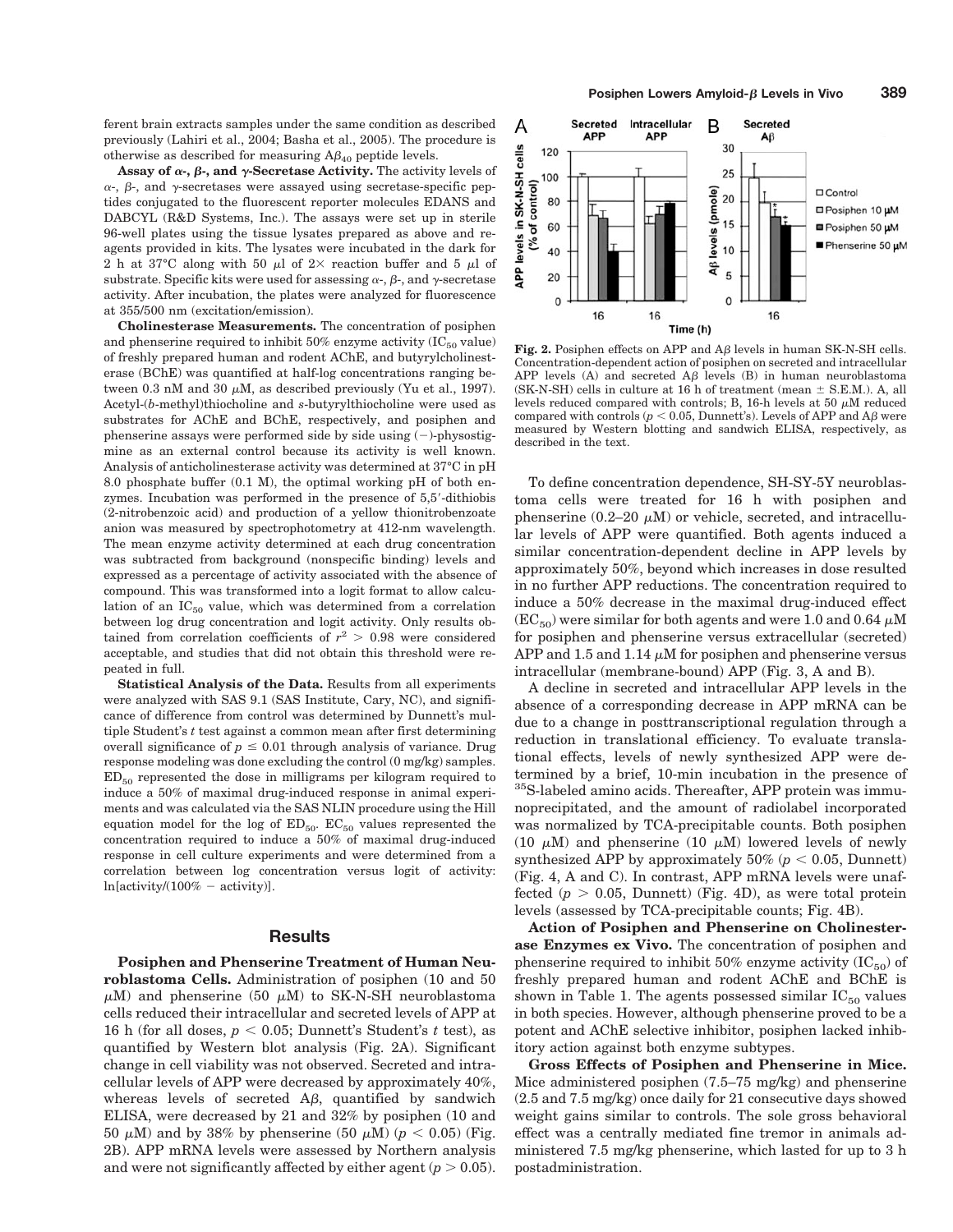

**Fig. 3.** Concentration-dependent action of posiphen on APP levels in human SH-SY-5Y cells. Concentration-dependent action of phenserine (0.2–20  $\mu$ M) (A) and posiphen (0.2–20  $\mu$ M) (B) on secreted and intracellular APP levels in human neuroblastoma (SH-SY-5Y) cells in culture (mean  $\pm$  S.E.M.) as assessed at 16 h. Intra- and extracellular levels of APP were maximally reduced by approximately 50%, and  $EC_{50}$  values relating to this reduction were 1.0 and 0.64  $\mu$ M for posiphen and phenserine versus secreted APP, and 1.5 and 1.14  $\mu$ M for posiphen and phenserine versus intracellular APP. Data for this represent levels of APP quantified from Western blots.



**Fig. 4.** Translational regulation by posiphen and phenserine (rate of APP synthesis) in SH-SY-5Y cells. A, translation was assessed by addition of radiolabeled amino acids for 10 min followed by immunoprecipitation of the newly synthesized APP protein. B, newly synthesized total protein was assessed by 35S-incorporated protein levels (TCA-precipitable counts) normalized by nonprecipitable counts and was unaffected by posiphen and phenserine (10  $\mu$ M). C, newly synthesized APP levels were then normalized by 35S-incorporated proteins. Posiphen and phenserine (10  $\mu$ M) both and to a similar extent significantly decreased newly synthesized APP levels  $(50\% \text{ reduction}, p < 0.05, \text{ Dun-}$ nett). D, APP mRNA levels were assessed by reverse transcriptase-PCR.<br>Treatment with posiphen and Treatment with posiphen phenserine did not affect APP mRNA levels  $(p > 0.05,$  Dunnett).

TABLE 1

Effects of phenserine and posiphen on human and rodent AChE and BChE inhibition

| Treatment                                 | AChE Inhibition<br>$(10 \mu M)$ | AChE $(IC_{50})^*$                     | <b>BChE</b> Inhibition<br>$(10 \mu M)$ | $BChE$ ( $IC_{50}$ )                       |
|-------------------------------------------|---------------------------------|----------------------------------------|----------------------------------------|--------------------------------------------|
| Phenserine (human)<br>Phenserine (rodent) | $100\%$                         | $22 \pm 4$ nM<br>$26 \pm 5$ nM         | $100\%$                                | $1.8 \pm 0.4 \mu M$<br>$2.2 \pm 0.2 \mu M$ |
| Posiphen (human)<br>Posiphen (rodent)     | ${<}15\%$                       | $16 \pm 2 \ \mu M$<br>$20 \pm 2 \mu M$ | $<\!\!8\%$                             | $28 \pm 1 \mu M$<br>$30 \pm 3 \mu M$       |

 $*$  IC<sub>50</sub>, concentration required to inhibit 50% enzyme activity.

**Drug Action on Cerebral Cortex Hemisphere Mass and Total Protein per Brain Tissue Mass.** Phenserine (2.5 and 7.5 mg/kg) had no significant effect on either brain hemisphere mass (Fig. 5A) or total protein content per brain tissue mass (Fig. 5B). In contrast, a dose-dependent, significant relationship between posiphen dose and brain hemisphere mass  $(r = -0.41978, p < 0.01)$  was found in posiphen treated animals (7.5–75 mg/kg). However, the individual treatment difference from control was only significant at 75 mg/kg (control,  $173 \pm 2.59$  mg versus posiphen,  $190 \pm 2.84$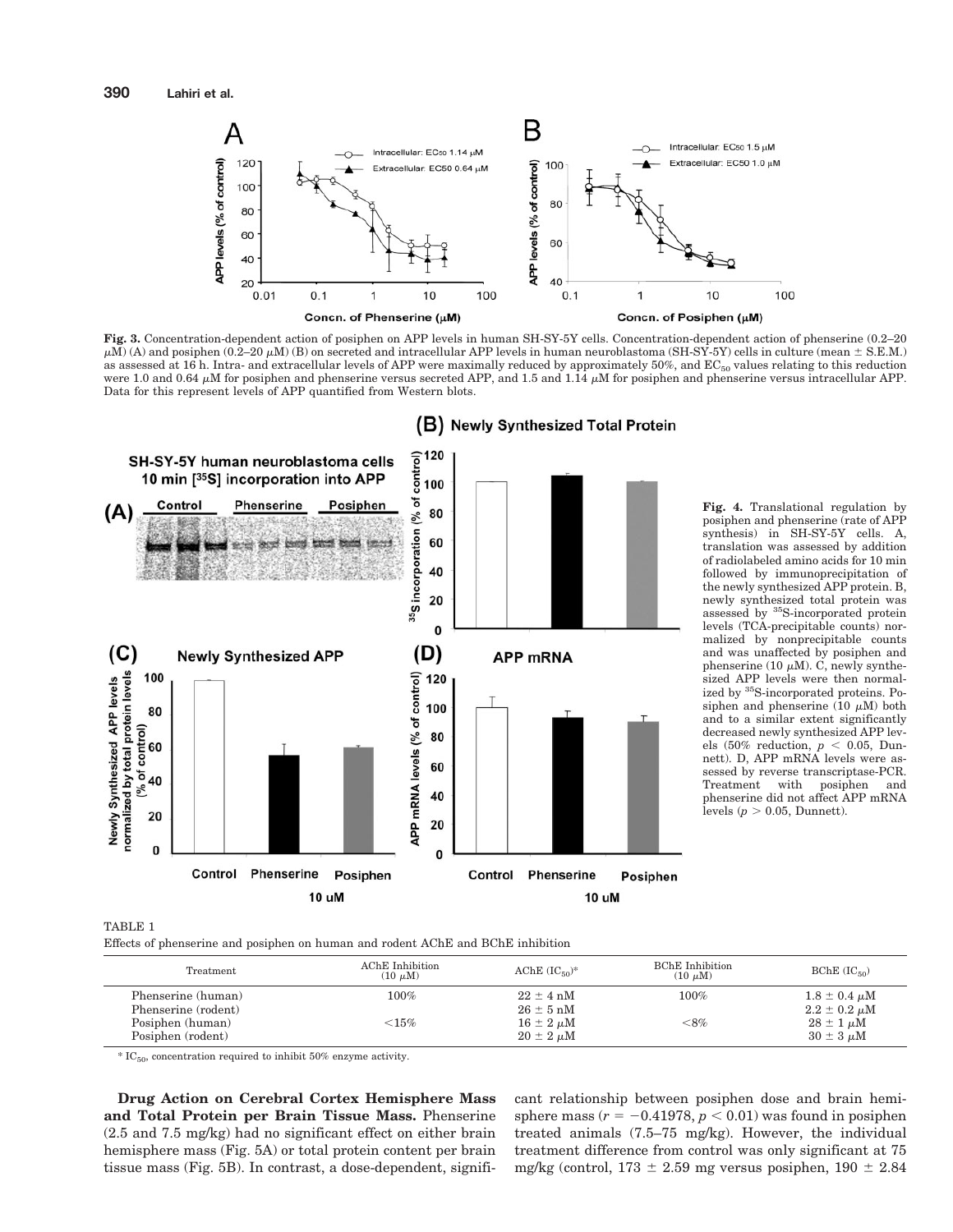

**Fig. 5.** Brain hemisphere mass and total protein per brain hemisphere. White bars, control (saline i.p.) mice. Stipple, phenserine-treated mice. Diagonal hatch, posiphen-treated mice. Error bars, S.E.M. A, right hemispheres of treated mice were harvested and weighed. Results were adjusted to the mean mass of control mice brain hemispheres. \*, Samples significantly different from control at  $p < 0.05$ . B, harvested cerebral hemispheres of treated mice were homogenized in buffer as described in the text and protein content measured. Results were adjusted to the mean protein content of control mice brain hemispheres. \*, samples significantly different from control at  $p < 0.05$ .

mg,  $p < 0.05$ , Dunnett). In contrast, all posiphen treatments, except 35 mg/kg, had a significantly greater protein content than did control samples (control,  $35.79 \pm 1.18 \,\mu$ g protein/mg brain tissue versus posiphen,  $40.22 \pm 1.09$  to  $42.00 \pm 0.84$  $\mu$ g/mg,  $p < 0.05$ ). This trend was not dose-dependent. Because posiphen administration was associated with a greater significant effect on total protein than on tissue mass, further measurements (e.g., quantification of APP and  $\mathbf{A}\boldsymbol{\beta}$ ) were adjusted to brain tissue mass, which is likely to underestimate the changes observed.

**Drug Action on Levels of Total APP Mouse Cerebral Hemisphere.** Western blots of extracts from mouse brain hemispheres were probed for total APP (Fig. 6A) and  $\beta$ -actin (Fig. 6B), and levels were quantified (Fig. 7). Phenserine treatment (7.5 mg/kg) lowered levels of  $\beta$ -actin-adjusted APP, normalized to tissue mass, without attaining significance  $(p > 0.05,$  Dunnett). A dose-dependent decline in levels of adjusted APP was achieved by posiphen (Pearson's  $r =$  $-0.38517$ ,  $p < 0.01$ ,  $n = 57$ ) (Fig. 7A). Adjusted APP was decreased by 40%, versus control, by 35 mg/kg posiphen and declined by a maximal 50% at higher doses (posiphen  $\geq 35$ ) mg/kg,  $p < 0.05$ ). Nonlinear modeling to the standard sigmoid curve generated an  $ED_{50}$  of 19 mg/kg (Fig. 7B),  $p =$ 0.01.

**Drug** Action  $A\beta_{40}$  and  $A\beta_{42}$  Levels in Mouse Cerebral **Cortex.** A slight, but nonsignificant, decline in  $A\beta_{40}$  levels was achieved by both phenserine doses (Fig. 8). In contrast, 7.5 mg/kg posiphen significantly lowered  $A\beta_{40}$  (control, 14.53  $\pm$  0.42 pg A $\beta_{40}$ /mg brain tissue versus posiphen,  $12.44 \pm 0.47$  pg/mg,  $p < 0.05$ , Dunnett), and higher doses induced further dose-dependent declines ( $r = -0.64243$ ,  $p <$ 0.001,  $n = 56$ ) to a maximal 40% drop. In comparison, all doses of phenserine and posiphen significantly reduced brain  $A\beta_{42}$  levels ( $p < 0.05$ ) by up to 33% for phenserine (7.5 mg/kg) and 58% for posiphen (25 mg/kg), albeit with no apparent dose dependence  $(r = -0.12592, p < 0.399, n = 47)$  (Fig. 9). The correlation coefficients for posiphen treatment effects on  $A\beta_{40}$  levels versus  $A\beta_{42}$  levels are significantly different from each other by Fisher's  $Z$  test ( $p < 0.05$ ).

**Drug** Actions on Brain  $\alpha$ -,  $\beta$ -, and  $\gamma$ -Secretase Activity. To determine the relative  $\alpha$ -,  $\beta$ -, and  $\gamma$ -secretase activities, kits from R&D Systems were used without additional validation, recognizing that the assays may detect other proteases with similar specificities.  $\beta$ -Secretase activity (Fig. 10) was significantly reduced in brain extracts from posiphen-



Fig. 6. Western blot of mouse brain extracts for APP and  $\beta$ -actin. Mouse brain extracts were run on SDS-polyacrylamide gel electrophoresis, transferred to nitrocellulose membrane, and probed with antibodies to APP or  $\beta$ -actin as described in the text. A, Western blot for APP. A monoclonal antibody against APP (22C11) was used to probe membrane. The rest of the procedures for Western blotting is as described in the text. APP band is indicated (left of blot), as are nearest molecular mass marker positions (right of blot). B, Western blot for  $\beta$ -actin. A monoclonal antibody against the  $\beta$ -actin protein was used to probe the membrane. The  $\beta$ -actin band is indicated (left of blot), as are nearest molecular mass marker positions (right of blot).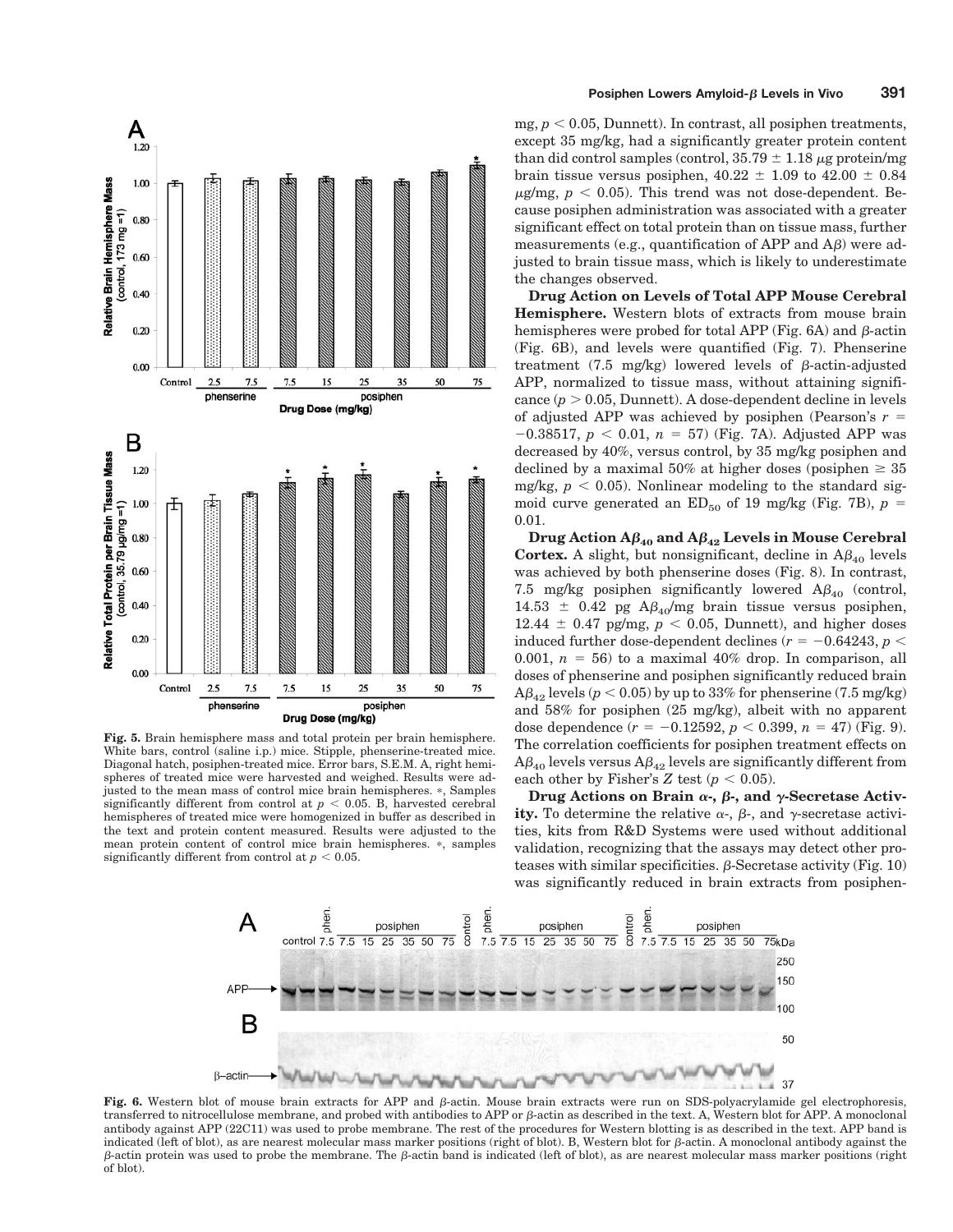

**Fig. 7.** Phenserine and posiphen treatment effects on APP levels. A, white bar, control (saline i.p.) mice. Stipple, phenserine-treated mice. Diagonal hatch, posiphen-treated mice. Error bars, S.E.M. APP was measured by Western blot and adjusted for actin and tissue mass as indicated in the text.  $\ast$ , samples significantly different from control at  $p \leq$ 0.05. B, dose-response model of posiphen activity on adjusted APP levels in mouse cerebral cortex hemispheres. Nonlinear regression was significant at  $p = 0.01$ . Phenserine dose result included for reference.

treated animals administered 35 and 50 mg/kg [control,  $199.12 \pm 17.85$  fluorescence units (FU)/mg brain tissue versus  $159.64 \pm 6.31$  FU/mg and  $143.74 \pm 7.97$  FU/mg,  $p < 0.05$ , Dunnett]. Furthermore, the trend over all doses was dosedependent by both tissue mass-adjusted  $(r = -0.62417,$  $p < 0.01$ ,  $n = 28$ ) and raw fluorescence signal ( $r = -0.56636$ ,  $p < 0.01$ ,  $n = 28$ ) measurements. In contrast, there was no trend associated with either  $\alpha$ - or  $\gamma$ -secretase activity and phenserine or posiphen treatment (Fig. 11, A and B). The  $\beta$ -secretase assay signal exceeded that for the highest standard amount used  $(2 \mu \text{g of } \beta\text{-secretase protein})$ , indicating that the effect differences between doses may actually be greater than measured.

To define secretase assay specificity, heating of posiphen and control samples eliminated  $\beta$ -secretase activity (Fig. 12A). In addition, substrate specificity for the  $\beta$ -secretase assay was assessed in brain extracts (7.5 mg/kg posiphen) by performing the assay with the substrates for  $\alpha$ -,  $\beta$ -, and  $\gamma$ -secretases (Fig. 12B). The  $\beta$ -secretase assay was active



**Fig. 8.** Phenserine and posiphen dose effects on  $A\beta_{40}$  levels in mouse cerebral cortex. White bars, control (saline i.p.) mice. Stipple, phenserinetreated mice. Diagonal hatch, posiphen-treated mice. Error bars, S.E.M. A,  $A\beta_{40}$  levels in mouse cerebral cortex. Extracts were used for  $A\beta_{40}$ ELISA as described in the text. Results were adjusted to  $A\beta_{40}$  per brain tissue. \*, samples significantly different from control at  $p < 0.05$ . B, relative  $A\beta_{40}$  levels in mouse cerebral cortex (control = 1). \*, samples significantly different from control at  $p < 0.05$ .

solely with its own substrate, providing no measurable activity with the  $\alpha$ - and  $\gamma$ -secretase substrates.

## **Discussion**

Prime hallmarks of AD are synaptic loss and abnormal protein deposition, particularly of toxic  $\mathbf{A}\boldsymbol{\beta}$ , derived from APP by the action of  $\beta$ - and  $\gamma$ -secretase enzymes (Selkoe, 2005). Hence, initial treatment strategies have primarily focused on improving cognitive processes through AChE inhibition and reducing brain levels of  $\Delta\beta$ . Although presently approved anticholinesterases and memantine are primarily useful for symptomatic relief (Lahiri et al., 2003b), they seem to have a limited impact on disease progression and  $\Delta\beta$  deposition. This has provided impetus to design agents that possess dual actions upon targets associated with cognition and mechanisms driving neuronal dysfunction and death in AD. Because both  $\overline{AB}$  levels and cholinesterase activity are affected in the AD brain (Giacobini, 2003; Lahiri et al., 2003b; Lleo et al., 2006), a focus of our research has been to elucidate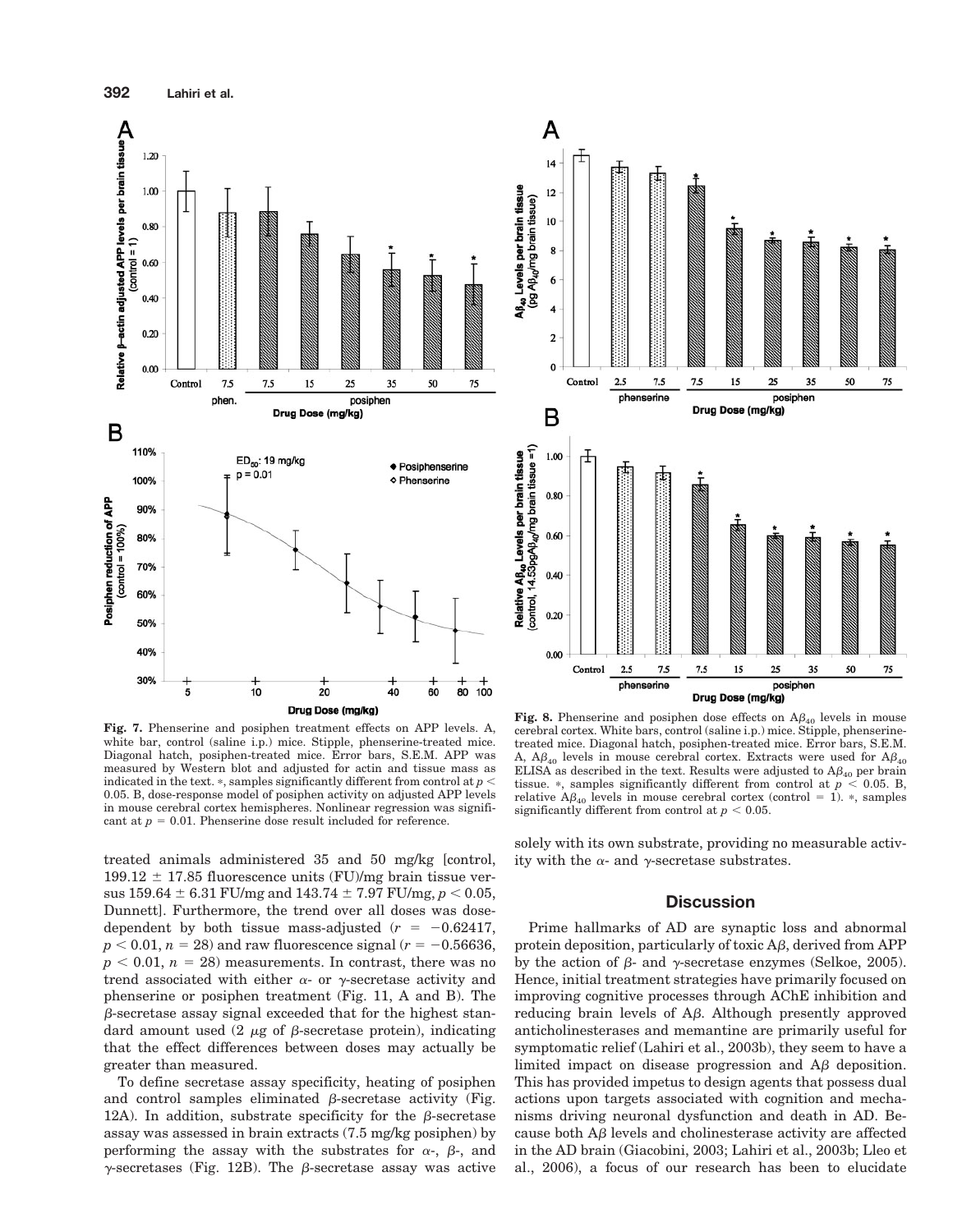

**Fig. 9.** Phenserine and posiphen dose effects on  $A\beta_{42}$  levels in mouse cerebral cortex. White bars, control (saline i.p.) mice. Stipple, phenserinetreated mice. Diagonal hatch, posiphen-treated mice. Error bars, S.E.M. A,  $A\beta_{42}$  levels in mouse cerebral cortex. Extracts were used for  $A\beta_{42}$ ELISA as described in the text. Results were adjusted to  $A\beta_{42}$  per brain tissue. \*, samples significantly different from control at  $p < 0.05$ . B, relative  $A\beta_{42}$  levels in mouse cerebral cortex (control = 1). \*, samples significantly different from control at  $p < 0.05$ .

whether or not common molecular mechanisms link the two targets (Lahiri et al., 1994, 1998, 2003a; Shaw et al., 2001). This work culminated in the development of carbamates on the backbone of hexahydropyrrolo[2,3*b*]indole (Yu et al., 1997) and the development of one of these, phenserine, to AD clinical trials (Greig et al., 2005; Lahiri et al., 2006).

We have reported previously that phenserine is a potent acetyl subtype-selective anticholinesterase that lowers APP levels in neuronal cell cultures at the post-transcriptional level (Shaw et al., 2001), activities that are supported by the present study. This activity is distinct from that of muscarinic agonists, which stimulate  $\alpha$ -secretase cleavage of APP and selectively lower the yield of  $A\beta$ . Prospective regulation of APP at the level of translation was initially inferred from studies involving reversible ischemia in rabbit spinal cord, where APP levels were elevated as early as 15 and 60 min without changes in APP mRNA expression (Wallace et al., 1995); and cholinergic forebrain (nucleus basalis) lesions in rats that resulted in a rapid, 1-h, and sustained elevation of



**Fig. 10.** Posiphen dose effects on  $\beta$ -secretase activity in mouse cerebral cortex. Mouse cerebral cortex hemisphere extracts were used for assay of  $\beta$ -secretase as described in the text. White bars, control (saline i.p.) mice. Diagonal hatch, posiphen-treated mice. Error bars, S.E.M. A,  $\beta$ -secretase activity in mouse cerebral cortex, on a fluorescence unit per milligram of brain tissue basis.  $*$ , samples significantly different from control at  $p <$ 0.05. B,  $\beta$ -secretase assay raw FU.

 $APP$  and  $AG$  in cortex and cerebrospinal fluid (Wallace et al., 1991; Haroutunian et al., 1997). This latter model mimics the forebrain cholinergic loss found in AD. Because an increase in protein stabilization would result in a decrease in proteolytic peptides, the rise in APP and  $\Delta \beta$  levels in the rodent cholinergic forebrain lesion model probably results from actions occurring before protein synthesis. Furthermore, the rapidity of the elevation eliminates transcriptional induction that has been estimated to require 4 h for the APP gene. Hence, the increase in APP protein is probably due to increased translational efficiency of the mRNA. Further studies demonstrated that this rise in APP could be eliminated by treatment of rats with phenserine (Haroutunian et al., 1997), suggesting that phenserine may act at the translational level to reduce APP synthesis. In addition, we have recently identified several novel small inhibitors of APP protein synthesis, which can be used to lower amyloid- $\beta$  peptide levels (Utsuki et al., 2006).

The present studies support this concept demonstrating consistent posiphen and phenserine-induced concentrationdependent reductions of i) APP protein levels in neuronal cultures, as assessed by measuring steady-state levels after 16 h, and ii) the rate of APP synthesis, as determined by quantifying 35S incorporation into APP after immunoprecipitation of cell extracts obtained after a 10-min pulse label. These studies detected an up to 50% reduction in the synthe-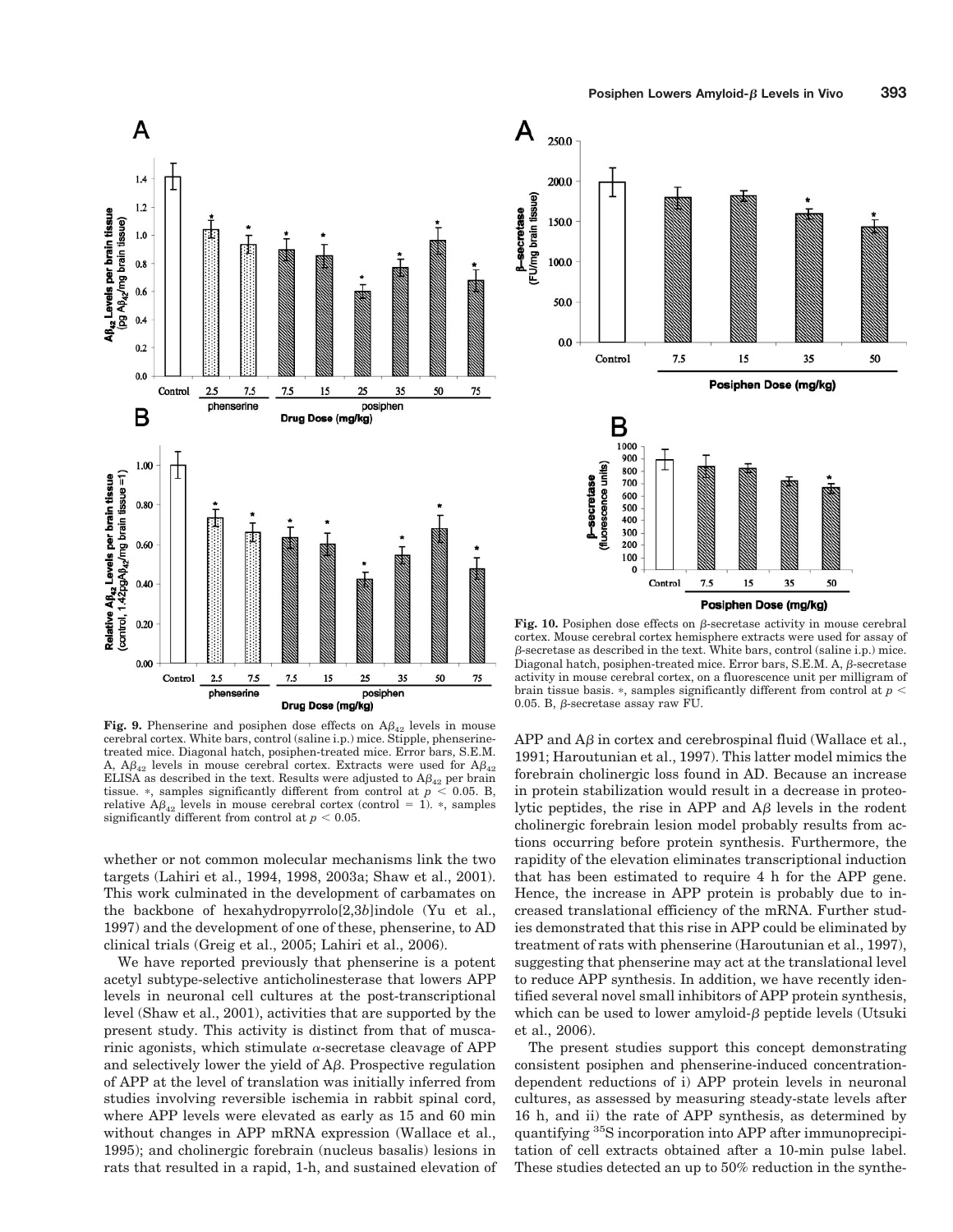

**Fig. 11.** Posiphen dose effects on  $\alpha$ -secretase and  $\gamma$ -secretase activity in mouse cerebral cortex. A, mouse cerebral cortex hemisphere extracts were used for assay of  $\alpha$ -secretase as described in the text:  $\alpha$ -secretase activity in mouse cerebral cortex, on a fluorescence unit per milligram of brain tissue basis. B, mouse cerebral cortex hemisphere extracts were used for assay of  $\gamma$ -secretase as described in the text:  $\gamma$ -secretase activity in mouse cerebral cortex, on a fluorescence unit per milligram of brain tissue basis. White bars, control (saline i.p.) mice. Diagonal hatch, posiphen-treated mice. Error bars, S.E.M. No samples significantly differed from control.

sis of APP without detectable alteration of either APP mRNA or total protein synthesis. Interestingly, the  $EC_{50}$  required to induce a decline in secreted and intracellular APP, ranging between 0.64 and 1.5  $\mu$ M for both agents, is some 30-fold higher than the  $IC_{50}$  defining the AChE inhibition of phenserine, but almost 25-fold lower than its cholinergically deficient enantiomer, posiphen, allowing the use of larger doses of the latter. Although actions on APP and  $\overline{AB}$  translated from culture to in vivo for both compounds were similar at the same dose, phenserine-mediated reductions were constrained by its cholinergic activity, a centrally mediated tremor that was dose-limiting at 7.5 mg/kg. This action is consistent with the agent's high brain/plasma ratio and elevation of brain acetylcholine levels (Greig et al., 2005). In comparison, a log greater amount of posiphen was administered without visible consequences on gross behavior, weight, or general appearance.

Posiphen- and phenserine-induced declines in brain APP were highly dose-dependent. However, similar to cell culture studies, a maximal decline of 50 to 60% was achievable, beyond which further increases in dose were without effect.



**Fig. 12.** Specificity of  $\beta$ -secretase assay. A, control and posiphen-treated cortical hemisphere extracts and heated extracts were assayed with the  $\beta$ -secretase assay as described in the text. White bar, activity for control samples. Diagonal hatch, activity for posiphen-dose samples. B, cortical hemisphere extracts from mice treated with 7.5 mg/kg posiphen were assayed with the  $\beta$ -secretase assay, using the substrates for  $\alpha$ -,  $\beta$ -, and  $\gamma$ -secretases each as substrates, as described in the text.

These reductions in brain APP, likewise, translated into lowered levels of brain  $\mathbf{A}\boldsymbol{\beta}$  that also showed dose dependence up to a decline of 50 to 60% in this particular study. Druginduced dose-dependent declines in brain APP and  $A\beta_{40}$  were similar, whereas those for  $A\beta_{42}$  were more robust. As an example, declines in APP,  $A\beta_{40}$ , and  $A\beta_{42}$  were for 7.5 mg/kg phenserine, 13, 7.5, and 33%; and for 7.5 mg/kg posiphen, 11, 14, and 37%, suggesting a slightly greater effect on the latter form at low doses, in accord with the significantly different Fisher's Z test analysis of dose dependence. The level of  $A\beta_{42}$ , the less water-soluble and more toxic of the  $\mathbf{A}\boldsymbol{\beta}$  forms, is particularly elevated in the AD brain (Sambamurti et al., 2002). However, whether or not this preferential reduction translates to humans remains to be determined, and current studies are quantifying phenserine's time- and dose-dependent actions on plasma APP,  $A\beta_{40}$ , and  $A\beta_{42}$  levels from clinical samples.

We have previously reported that phenserine lowers the translational efficiency of APP in U373 astrocytoma cells via a 90-nucleotide sequence spanning  $+55$  to  $+144$  ( $+1$  being the transcription start site) from the  $5'$ -cap site, within the 5'-UTR of APP mRNA (Shaw et al., 2001). This same region contains an IL-1-responsive element, a transforming growth  $factor$ - $\beta$ -responsive element, and an iron-responsive element, all of which, in reaction to appropriate ligands, can up-regulate APP levels (Rogers et al., 1999; Lahiri et al., 2003a). Further elements regulating APP translational efficiency have also been identified in the 3'-UTR and 5'-UTR of APP mRNA (Mbella et al., 2000). Protein synthesis entails a complex process involving ribosome assembly, initiation and elongation. Although the efficiency of mRNA translation can be controlled at any of these points, initiation, which includes the level and activity of initiation factors, primarily represents the major regulatory step (Holcik and Sonenberg, 2005; Pickering and Willis, 2005).

Protein translation has a particularly critical role in dendritic function and synaptic plasticity within the nervous system (Sutton and Schuman, 2005), where changes in syn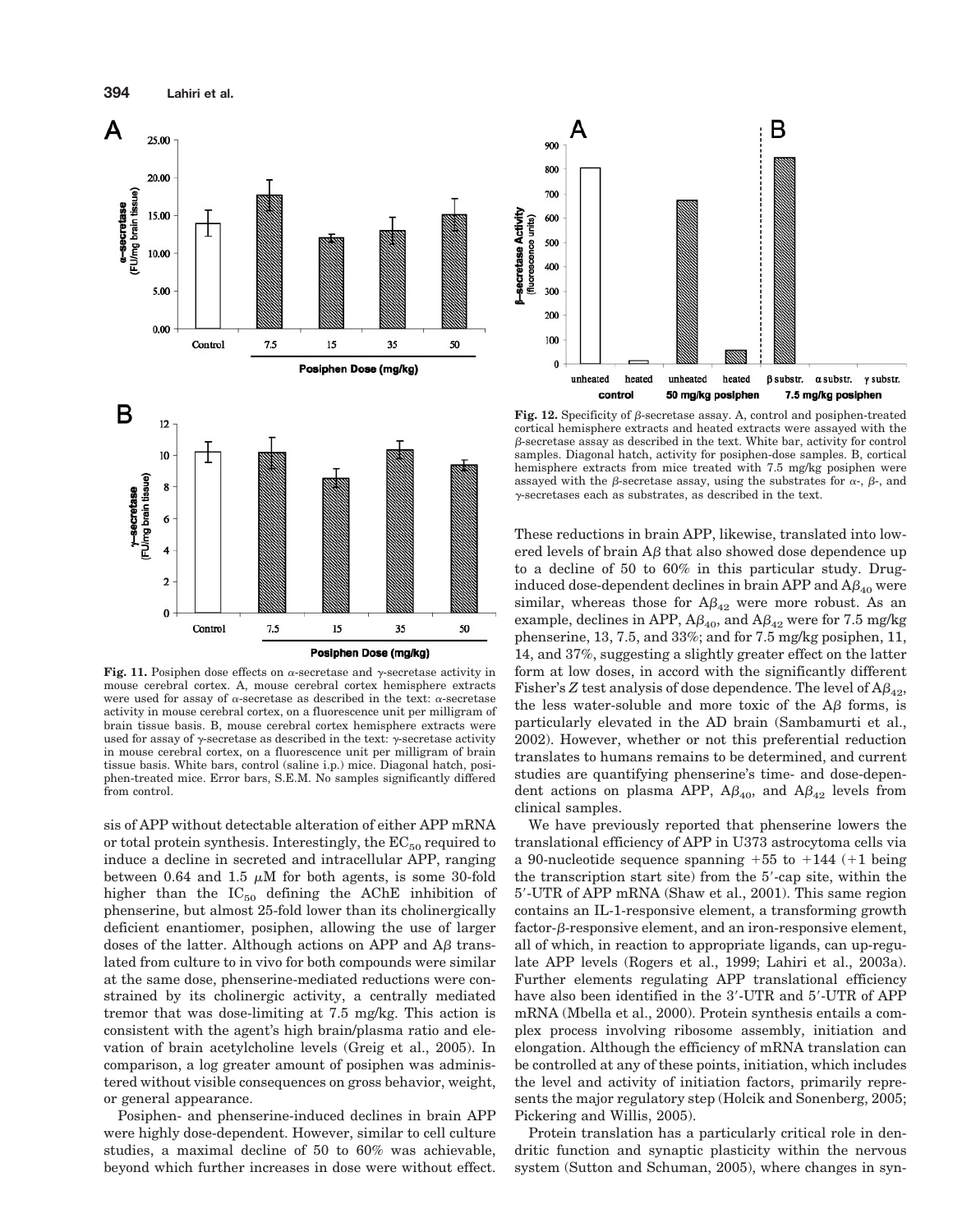aptic efficacy, requiring immediate changes in gene products, occur within localized specific regions that are generally distant from their cell body. Indeed, several biochemical signaling cascades have been demonstrated to couple neurotransmitter and neurotrophin receptors to translational regulatory factors to match both specific and general protein synthesis to local synaptic requirements (Klann and Dever, 2004). It remains to be elucidated whether or not phenserine and posiphen, in addition to numerous proinflammatory cytokines that are elevated in AD brain (Klegeris and McGeer, 2005), share these.

Our results suggest that  $\beta$ -secretase activity can also be regulated by posiphen because its level of activity was reduced in the brains of treated mice with reduced levels of  $A\beta_{40}$  and  $A\beta_{42}$ . No actions were evident on either  $\alpha$ - or  $\gamma$ -secretase activities. In an additional preliminary study, after treatment of rat fetal primary brain cortical cell cultures with posiphen, we have further observed secreted APP but not total APP to be reduced (J. Bailey and D. K. Lahiri, unpublished data). Like APP,  $\beta$ -secretase expression and activity can be up-regulated by inflammatory stimuli (Sastre et al., 2006) and oxidative stress in culture as well as in brain of sporadic AD patients (Holsinger et al., 2002). BACE1 expression can be regulated at the transcriptional and translational level (Ge et al., 2004; Rogers et al., 2004), with nonsteroidal anti-inflammatory drugs lowering levels via the former (Sastre et al., 2006). The mechanisms underpinning posiphen's action remain a focus of interest. Recent studies indicate that a small rise in BACE1 can induce a dramatic elevation in  $\overline{AB}$  production (Li et al., 2006), and whether a small reduction will initiate the reverse remains to be determined. We plan to examine this valuable potential property of posiphen as a lead compound for  $\beta$ -secretase inhibition in future studies.

The present results should be interpreted with some caveats. Herein, we observed a 10% increase in brain mass with posiphen treatment that attained significance. However, it should be noted that this increase was observed only in the highest dose of the drug, and its biological significance needs to be determined. In these experiments, the maximal reduction in  $\Delta\beta$  levels achieved was approximately 50%, and it is not known why the reduction leveled off around 50% from the control. However, in another set of animal experiments at a different institution, the reduction in  $A\beta$  level was found to be smaller  $(\sim 10\%)$  but significant with posiphen versus control. Such variation could be due to the nature of animals, solubility/stability of the drug, assay conditions, or other unknown factors. Regarding enzymatic processing of APP, the reduction in  $\beta$ -secretase activity could be either exclusively due to direct drug action on this enzyme or reduction of other proteases that may also operate upon the specific substrate used in our assay. For this, a careful examination of the effect of posiphen on levels of different carboxyl truncated fragments of APP, such as CTF $\beta$  and CTF $\gamma$  species, needs to be performed. From our animal data, the drug should be tested in an animal model of AD for verification of this difference as well as tests of learning and memory.

Taken together, our results suggest that posiphen is a promising experimental AD drug that, together with phenserine, has provided a useful pharmacophore in the design of potentially novel  $\mathbf{A}\boldsymbol{\beta}$ -lowering agents. Both agents seem to work on several levels, possessing a regulatory action

on APP synthesis at a translational level that lowers its proteolytic products, especially  $AB_{42}$ . However, posiphen is unencumbered by dose-limiting cholinergic overdrive, which is common to AChE inhibitors. It hence represents a compound that warrants assessment in AD as a single agent and potentially in combination with an anticholinesterase, such as phenserine. Moreover, as a unique agent that lowers  $\beta$ -secretase as well as APP, posiphen sets a unique paradigm for drug development.

#### **Acknowledgments**

Animal studies were conducted under an approved Institutional Animal Care and Use Committee protocol.

#### **References**

- Basha MR, Wei W, Bakheet SA, Benitez N, Siddiqi HK, Ge YW, Lahiri DK, and Zawia NH (2005) The fetal basis of amyloidogenesis: exposure to lead and latent overexpression of amyloid precursor protein and beta-amyloid in the aging brain. *J Neurosci* **25:**823–829.
- Cairns NJ, Lee VM, and Trojanowski JQ (2004) The cytoskeleton in neurodegenerative diseases. *J Pathol* **204:**438–449.
- Giacobini E (2003) Cholinergic function and Alzheimer's disease. *Int J Geriatr Psychiatry* **18:**S1–5.
- Gong Y, Chang L, Viola KL, Lacor PN, Lambert MP, Finch CE, Krafft GA, and Klein WL (2003) Alzheimer's disease-affected brain: presence of oligomeric A beta ligands (ADDLs) suggests a molecular basis for reversible memory loss. *Proc Natl Acad Sci USA* **100:**10417–10422.
- Greig NH, Mattson MP, Perry T, Chan SL, Giordano T, Sambamurti K, Rogers JT, Ovadia H, and Lahiri DK (2004) New therapeutic strategies and drug candidates for neurodegenerative diseases: p53 and TNF-{alpha} inhibitors, and GLP-1 receptor agonists. *Ann NY Acad Sci* **1035:**290–315.
- Greig NH, Sambamurti K, Yu QS, Brossi A, Bruinsma GB, and Lahiri DK (2005) An overview of phenserine tartrate, a novel acetylcholinesterase inhibitor for the treatment of Alzheimer's disease. *Curr Alzheimer Res* **2:**281–290.
- Haroutunian V, Greig N, Pei XF, Utsuki T, Gluck R, Acevedo LD, Davis KL, and Wallace WC (1997) Pharmacological modulation of Alzheimer's beta-amyloid precursor protein levels in the CSF of rats with forebrain cholinergic system lesions. *Brain Res Mol Brain Res* **46:**161–168.
- Holcik M and Sonenberg N (2005) Translational control in stress and apoptosis. *Nat Rev Mol Cell Biol* **6:**318–327.
- Holsinger RM, McLean CA, Beyreuther K, Masters CL, and Evin G (2002) Increased expression of the amyloid precursor beta-secretase in Alzheimer's disease. *Ann Neurol* **51:**783–786.
- Kann E and Dever TE (2004) Biochemical mechanisms for translational regulation in synaptic plasticity. *Nat Rev Neurosci* **5:**931–942.
- Klegeris A and McGeer PL (2005) Non-steroidal anti-inflammatory drugs (NSAIDs) and other anti-inflammatory agents in the treatment of neurodegenerative disease. *Curr Alzheimer Res* **2:**355–365.
- LaFerla FM and Oddo S (2005) Alzheimer's disease: Abeta, tau and synaptic dysfunction. *Trends Mol Med* **11:**170–176.
- Lahiri DK, Alley GM, Chen D, and Greig NH (2006) Differential effects of two hexahydropyrroloindole carbamate-based anticholinesterase drugs on the amyloid beta protein pathway involved in Alzheimer disease. *Neuromol Med*, in press.
- Lahiri DK, Chen D, Ge YW, Bondy SC, and Sharman EH (2004) Dietary supplementation with melatonin reduces levels of amyloid beta-peptides in the murine cerebral cortex. *J Pineal Res* **36:**224–231.
- Lahiri DK, Chen D, Vivien D, Ge YW, Greig NH, and Rogers JT (2003a) Role of cytokines in the gene expression of amyloid beta-protein precursor: Identification of a  $5'$ -UTR-binding nuclear factor and its implications in Alzheimer's disease.  ${\cal J}$ *Alzheimers Dis* **5:**81–90.
- Lahiri DK, Farlow MR, and Sambamurti K (1998) The secretion of amyloid betapeptides is inhibited in the tacrine-treated human neuroblastoma cells. *Brain Res Mol Brain Res* **62:**131–140.
- Lahiri DK, Farlow MR, Sambamurti K, Greig NH, Giacobini E, and Schneider LS (2003b) A critical analysis of new molecular targets and strategies for drug developments in Alzheimer's disease. *Curr Drug Targets* **4:**97–112.
- Lahiri DK, Lewis S, and Farlow MR (1994) Tacrine alters the secretion of the beta-amyloid precursor protein in cell lines. *J Neurosci Res* **37:**777–787.
- Li Y, Zhou W, Tong Y, He G, and Song W (2006) Control of APP processing and Abeta generation level by BACE1 enzymatic activity and transcription. *FASEB J* **20:** 285–292.
- Lleo A, Greenberg SM, and Growdon JH (2006) Current pharmacotherapy for Alzheimer's disease. *Annu Rev Med* **57:**513–533.
- Maloney B, Ge YW, Greig N, and Lahiri DK (2004) Presence of a "CAGA box" in the APP gene unique to amyloid plaque-forming species and absent in all APLP-1/2 genes: implications in Alzheimer's disease. *FASEB J* **18:**1288–1290.
- Mbella EG, Bertrand S, Huez G, and Octave JN (2000) A GG nucleotide sequence of the  $3^\prime$  untranslated region of amyloid precursor protein mRNA plays a key role in the regulation of translation and the binding of proteins. *Mol Cell Biol* **20:**4572– 4579.
- Morgan D and Gitter BD (2004) Evidence supporting a role for anti-Abeta antibodies
- in the treatment of Alzheimer's disease. *Neurobiol Aging* **25:**605–608. Nicoll JA, Wilkinson D, Holmes C, Steart P, Markham H, and Weller RO (2003)